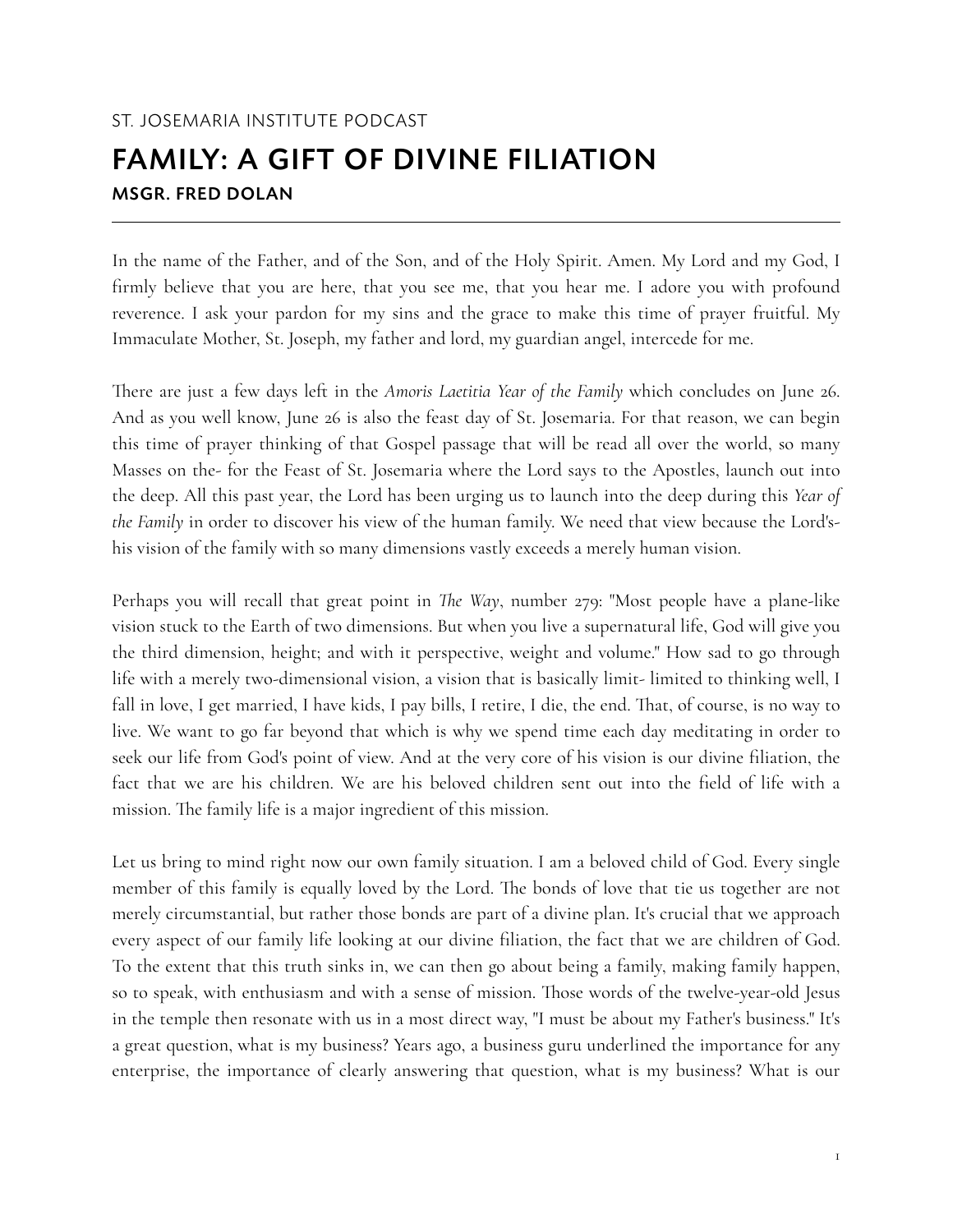business? Because only then can that company or that family pursue the business with clear direction.

Families just don't happen. Or, to put it more accurately, families don't just happen. They require much thought and prayer in order to thrive. Within the walls of that home, a school of life can take place where each family member acquires a deeply Christian style of life. I know what you're thinking. You're thinking, why didn't we hear this thirty years ago? The kids have flown the coop. They have no interest whatsoever in acquiring a deeply Christian style of life. Well, this might be the case. But let's face it, the new generation of young parents needs to be exposed to these ideas.

What are some of the values that the young ones need to receive? Well, let's start with a life of prayer. We cannot imagine how much our Father God longs to hear from us each day through our prayer. You may have heard that St. Josemaria insisted often that, "We need to help young people become souls of prayer or we will have wasted our time lamentably." Granted, this consideration of Opus Dei's Founder was made in the context of giving formation to high school students. But, it can still make us realize the importance of putting much effort into instilling a deep life of piety at an early age.

Realizing that each of us is a child of God will lead us to see everyone else around us as a brother, as a sister. As one author puts it, "The answer of Jesus to the question, who is my neighbor, demolishes the walls imprisoning our heart. We are then faced with a boundless charity, a charity limited neither by bonds of blood nor any natural community, nor a specific affinity to another person. And this Christian charity then will show in the tone of dinner table conversations." What a powerful opportunity to convey to the young ones your greatness of heart. May your conversation be uplifting, positive, and open to different viewpoints because if it is, as the months and years go by, the children will absorb that vision of those around them and that vision of world events.

Another consequence of our divine filiation is the awareness that we have a deep need to serve others. Each of you can no doubt think of thoughtful and generous gestures that you can make to other family members or neighbors. It is vitally important that the young ones learn to put down their toys and do a favor for their grandparents, for example.

Another key aspect of divine filiation within the family setting, what is God's plan for each one of us? One day a young girl was sitting pensively and suddenly piped up and asked her mother what she should become when she got older. Her mother looked at her thoughtfully and then said, well, that's the kind of question you need to ask God because he is the one who made you. That little girl never forgot that answer. Our divine filiation will fill us with great confidence because we know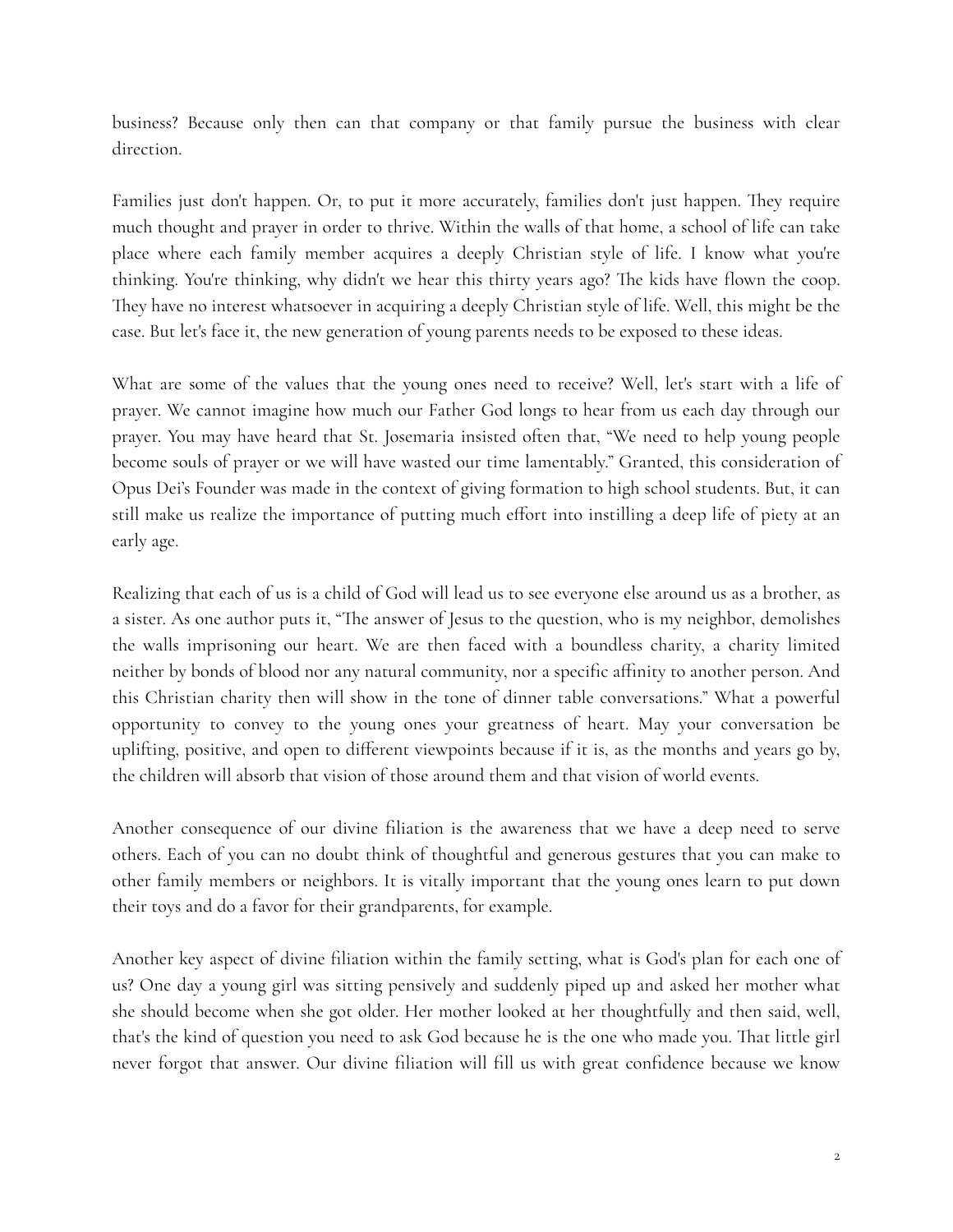who we are, members of the royal household. For that reason, there's no need to imitate the way others dress or behave.

We were saying at the beginning of this meditation that our faith provides so many more dimensions to our existence. Let us ask God right now to expand our vision of the family so that we can inject into our daily interactions with the children a sense of adventure. We will then be equipped to transmit so much through those daily gestures, conversations, trips to the hardware store, and so forth.

Illness is a universal experience. When someone in the family becomes sick, we can show the young ones how a child of God responds to an unexpected curveball. A soul of faith accepts rather than rebels. It will be helpful to call to mind these words of St. Josemaria regarding sickness. As you know, he was intimately familiar with illness. And so, he wrote in a collection of homilies called *Friends of God*, "When we are sick, we can get very tiresome. We can end up thinking, they aren't looking after me properly, nobody cares about me. I'm not getting the attention I deserve. Nobody understands me. The devil, who is always on the lookout, can attack from any angle. When people are ill, the devil's tactics consist in stirring up a kind of psychosis so that in order to draw them away from God and fill the atmosphere with bitterness. Therefore, if God wills that we be struck down by some affliction, take it as a sign that he considers us mature enough to be associated even more closely with his redeeming Cross."

Well, finally, for those of you who have reached this point in the meditation, a little added attraction. After all, we are coming to an end of the year of *Amoris Laetitia*, the *Year of the Family*. There is a remarkable consideration at the very end of *Amoris Laetitia*. I offer this just as a little appetizer because the entire paragraph is rather long and quite- quite fruitful. The Holy Father writes speaking about the concept of what he calls healthy autonomy: "There comes a point where a couple's love attains the height of its freedom and becomes the basis of a healthy autonomy. This happens when each spouse realizes that the other is not his or her own but as a much more important master, the One Lord. No one but God can presume to take over the deepest and most personal core of the loved one. God alone can be the ultimate center of their life."

Well, speaking of our divine filiation and of the family, we turn to the Mother of God as we finish this time of prayer. Mary, we ask you to help us to go into the deep, even deeper, to help us to see on a daily basis the enormous opportunities we have to develop a genuine Christian style of life. And in so doing, to seek sanctity, to reach the heights of sanctity ourselves, and to make it that much more easy for those around us to become holy.